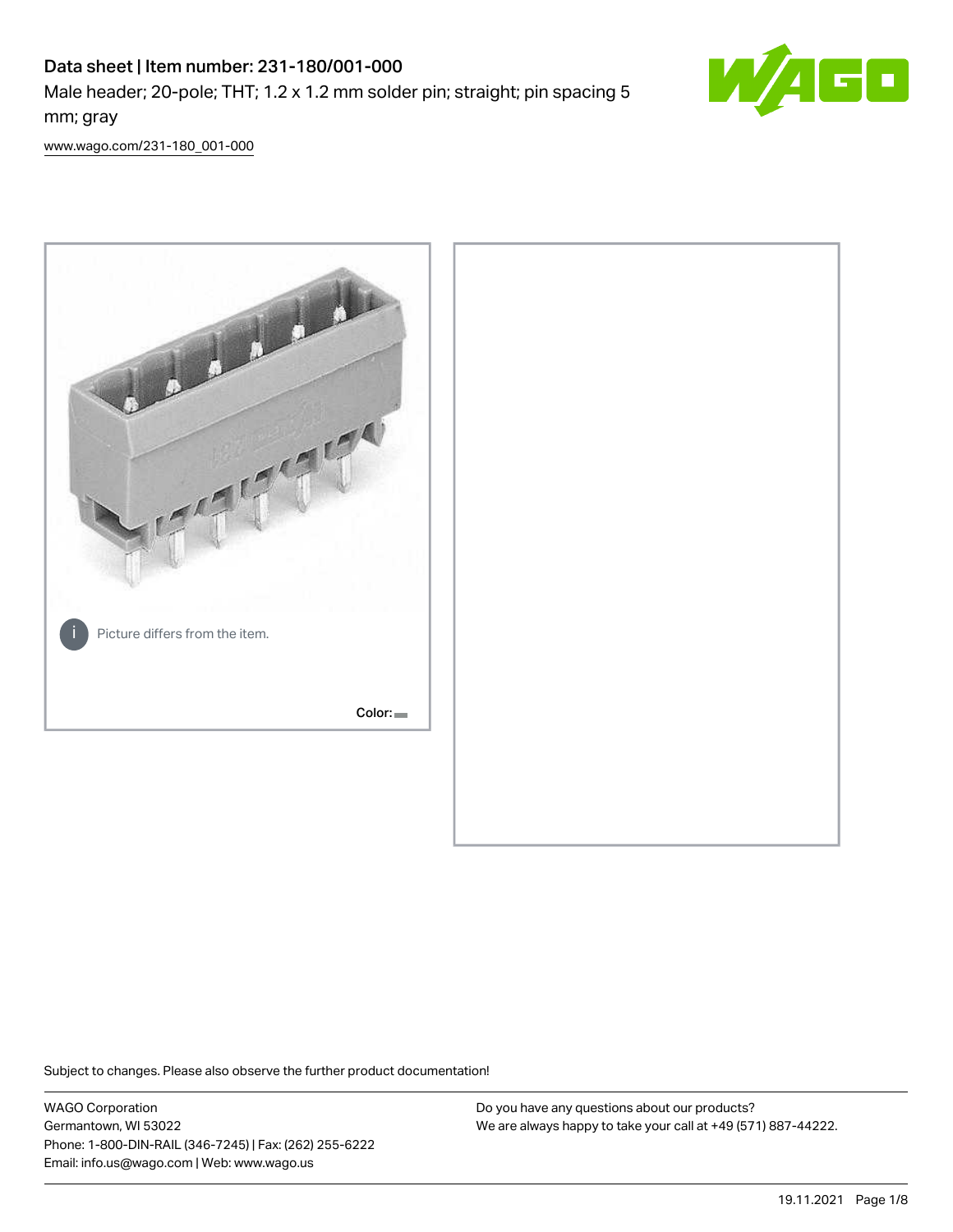![](_page_1_Picture_1.jpeg)

Dimensions in mm

 $L =$  (pole no.  $-1$ ) x pin spacing  $+8.2$  mm

#### Item description

- **Horizontal or vertical PCB mounting via straight or angled solder pins**
- 1.2 x 1.2 mm solder pins allow nominal current up to 16 A, enhancing stability of shorter headers
- $\blacksquare$ With coding fingers

#### Data Notes

Safety information 1 The MCS – MULTI CONNECTION SYSTEM includes connectors

Subject to changes. Please also observe the further product documentation!  $\nu$ 

WAGO Corporation Germantown, WI 53022 Phone: 1-800-DIN-RAIL (346-7245) | Fax: (262) 255-6222 Email: info.us@wago.com | Web: www.wago.us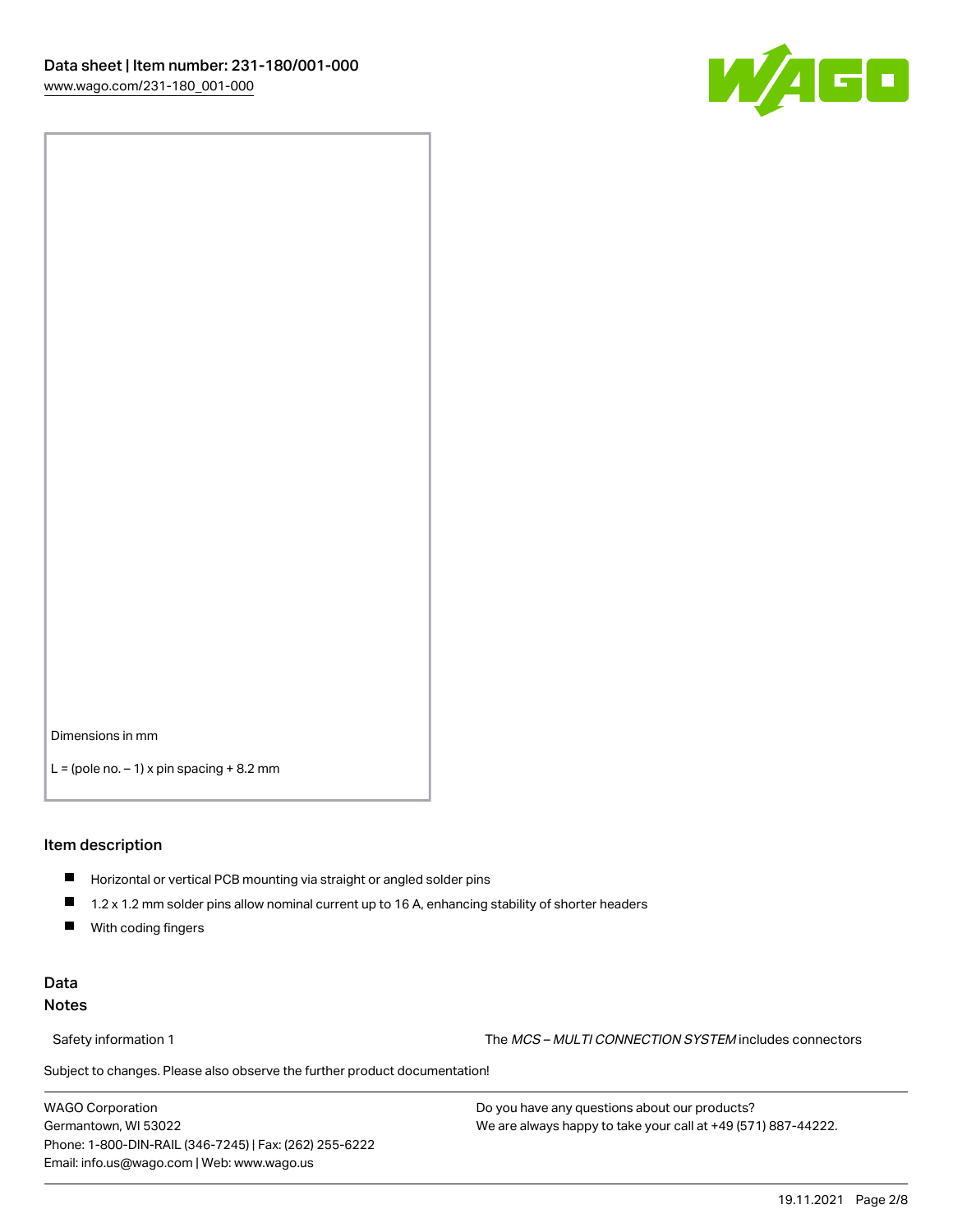![](_page_2_Picture_1.jpeg)

|           | without breaking capacity in accordance with DIN EN 61984. When<br>used as intended, these connectors must not be connected<br>/disconnected when live or under load. The circuit design should<br>ensure header pins, which can be touched, are not live when<br>unmated. |
|-----------|----------------------------------------------------------------------------------------------------------------------------------------------------------------------------------------------------------------------------------------------------------------------------|
| Variants: | Other pole numbers<br>3.8 mm pin projection for male headers with straight solder pins<br>Gold-plated or partially gold-plated contact surfaces<br>Other versions (or variants) can be requested from WAGO Sales or<br>configured at https://configurator.wago.com/        |

### Electrical data

#### IEC Approvals

| Ratings per                 | IEC/EN 60664-1                                            |
|-----------------------------|-----------------------------------------------------------|
| Rated voltage (III / 3)     | 250 V                                                     |
| Rated surge voltage (III/3) | 4 <sub>k</sub> V                                          |
| Rated voltage (III/2)       | 320 V                                                     |
| Rated surge voltage (III/2) | 4 <sub>k</sub> V                                          |
| Nominal voltage (II/2)      | 630 V                                                     |
| Rated surge voltage (II/2)  | 4 <sub>k</sub> V                                          |
| Rated current               | 16A                                                       |
| Legend (ratings)            | (III / 2) ≙ Overvoltage category III / Pollution degree 2 |

## UL Approvals

| Approvals per                  | UL 1059 |
|--------------------------------|---------|
| Rated voltage UL (Use Group B) | 300 V   |
| Rated current UL (Use Group B) | 15 A    |
| Rated voltage UL (Use Group D) | 300 V   |
| Rated current UL (Use Group D) | 10 A    |

## Ratings per UL

| Rated voltage UL 1977 | 600 V |
|-----------------------|-------|
| Rated current UL 1977 |       |

## CSA Approvals

| Approvals per                   | ~~    |
|---------------------------------|-------|
| Rated voltage CSA (Use Group B) | 3UU 1 |

Subject to changes. Please also observe the further product documentation!

| <b>WAGO Corporation</b>                                | Do you have any questions about our products?                 |
|--------------------------------------------------------|---------------------------------------------------------------|
| Germantown, WI 53022                                   | We are always happy to take your call at +49 (571) 887-44222. |
| Phone: 1-800-DIN-RAIL (346-7245)   Fax: (262) 255-6222 |                                                               |
| Email: info.us@wago.com   Web: www.wago.us             |                                                               |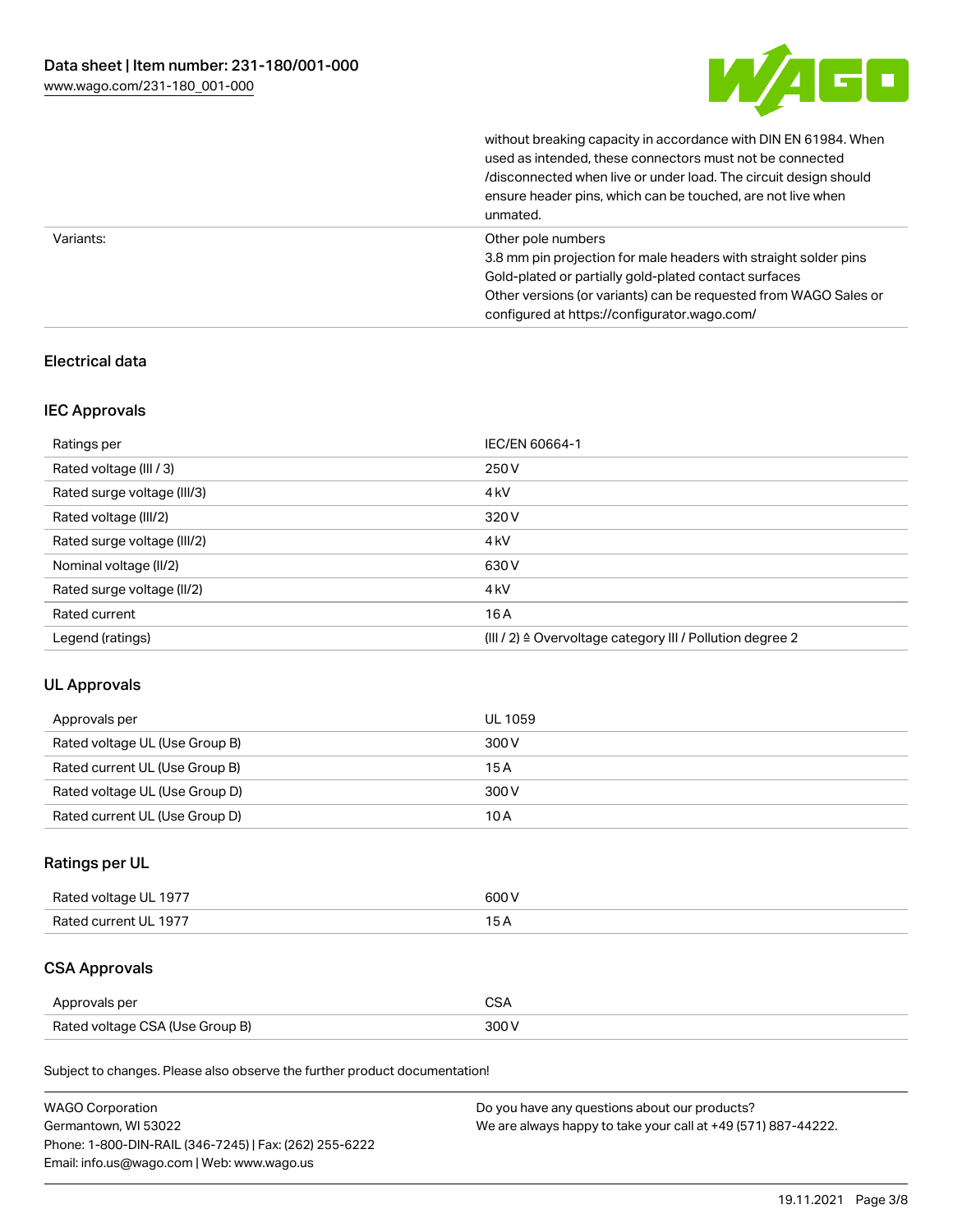[www.wago.com/231-180\\_001-000](http://www.wago.com/231-180_001-000)

![](_page_3_Picture_2.jpeg)

| Rated current CSA (Use Group B) | 15 A  |
|---------------------------------|-------|
| Rated voltage CSA (Use Group D) | 300 V |
| Rated current CSA (Use Group D) | 10 A  |

#### Connection data

| Total number of potentials | 20 |
|----------------------------|----|
| Number of connection types |    |
| Number of levels           |    |

### Connection 1

| Number of poles<br>n r<br>.<br>$\sim$ |  |
|---------------------------------------|--|
|                                       |  |

#### Physical data

| Pin spacing                          | 5 mm / 0.197 inch           |
|--------------------------------------|-----------------------------|
| Width                                | 103.2 mm / 4.063 inch       |
| Height                               | 17 mm / 0.669 inch          |
| Height from the surface              | 12 mm / 0.472 inch          |
| Depth                                | 8.4 mm / 0.331 inch         |
| Solder pin length                    | $5 \,\mathrm{mm}$           |
| Solder pin dimensions                | $1.2 \times 1.2 \text{ mm}$ |
| Drilled hole diameter with tolerance | $17^{(+0.1)}$ mm            |

#### Plug-in connection

| Contact type (pluggable connector) | Male connector/plug |
|------------------------------------|---------------------|
| Connector (connection type)        | for PCB             |
| Mismating protection               | No                  |
| Mating direction to the PCB        | 90°                 |
| Locking of plug-in connection      | Without             |

## PCB contact

| PCB Contact                         | THT                                      |
|-------------------------------------|------------------------------------------|
| Solder pin arrangement              | over the entire male connector (in-line) |
| Number of solder pins per potential |                                          |

Subject to changes. Please also observe the further product documentation!

WAGO Corporation Germantown, WI 53022 Phone: 1-800-DIN-RAIL (346-7245) | Fax: (262) 255-6222 Email: info.us@wago.com | Web: www.wago.us Do you have any questions about our products? We are always happy to take your call at +49 (571) 887-44222.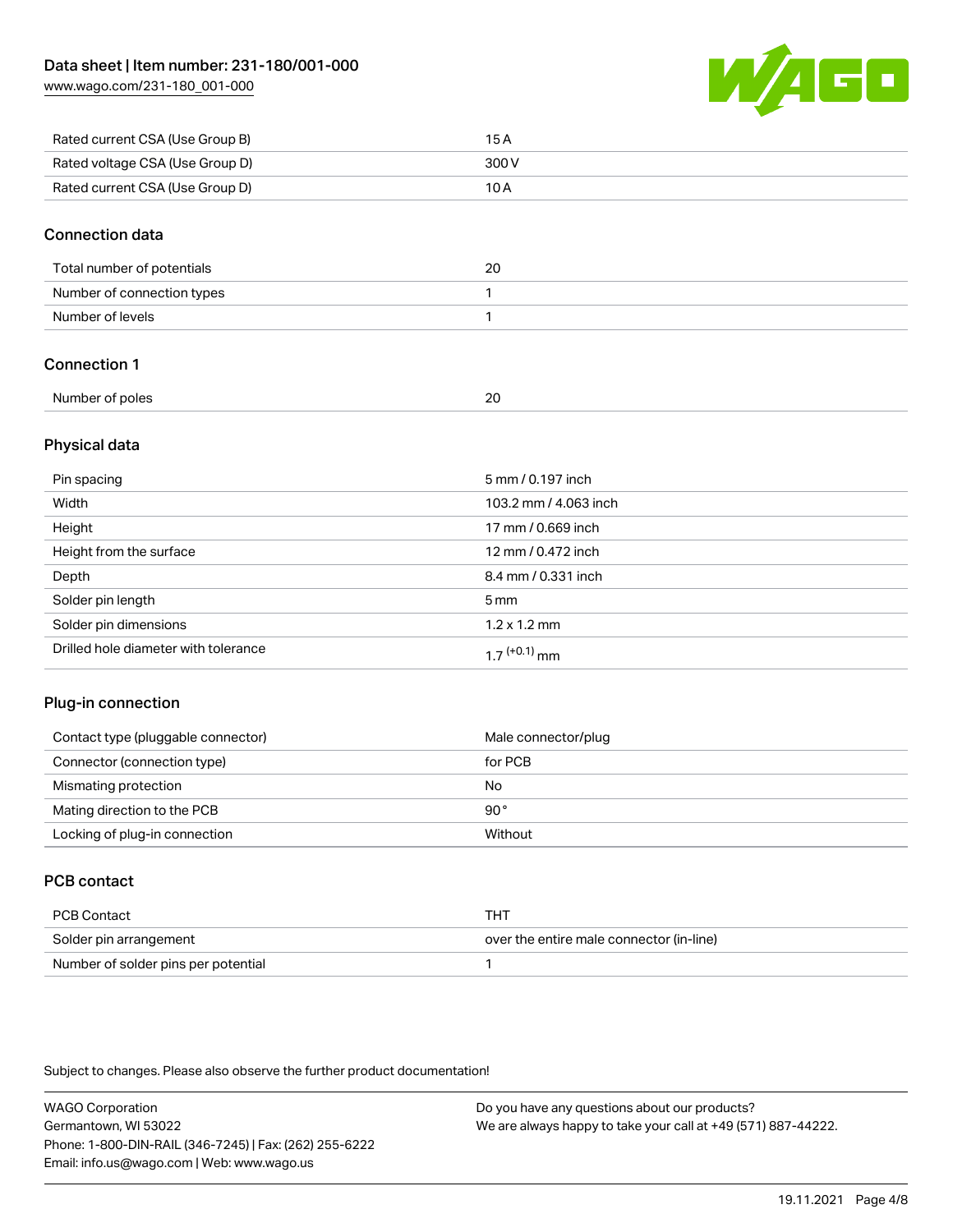![](_page_4_Picture_1.jpeg)

#### Material data

| Color                       | gray                                   |
|-----------------------------|----------------------------------------|
| Material group              |                                        |
| Insulation material         | Polyamide (PA66)                       |
| Flammability class per UL94 | V <sub>0</sub>                         |
| Contact material            | Electrolytic copper (E <sub>Cu</sub> ) |
| Contact plating             | tin-plated                             |
| Fire load                   | $0.109$ MJ                             |
| Weight                      | 7.5 g                                  |

#### Environmental requirements

| Limit temperature range | $+100 °C$<br>-60 |
|-------------------------|------------------|
|-------------------------|------------------|

## Commercial data

| Product Group         | 3 (Multi Conn. System) |
|-----------------------|------------------------|
| PU (SPU)              | 50 Stück               |
| Packaging type        | box                    |
| Country of origin     | PL                     |
| <b>GTIN</b>           | 4044918928878          |
| Customs tariff number | 8536694040             |

#### Approvals / Certificates

#### Country specific Approvals

| Logo | Approval                               | <b>Additional Approval Text</b> | Certificate<br>name |
|------|----------------------------------------|---------------------------------|---------------------|
|      | CВ<br><b>DEKRA Certification B.V.</b>  | IEC 61984                       | NL-39756            |
|      | <b>CSA</b><br>DEKRA Certification B.V. | C <sub>22.2</sub>               | 1466354             |

#### Ship Approvals

|      |                             |                                 | Certificate |
|------|-----------------------------|---------------------------------|-------------|
| Logo | Approval                    | <b>Additional Approval Text</b> | name        |
|      | <b>ABS</b>                  | $\overline{\phantom{0}}$        | -19         |
|      | American Bureau of Shipping |                                 | HG1869876-  |

Subject to changes. Please also observe the further product documentation!

| <b>WAGO Corporation</b>                                | Do you have any questions about our products?                 |
|--------------------------------------------------------|---------------------------------------------------------------|
| Germantown, WI 53022                                   | We are always happy to take your call at +49 (571) 887-44222. |
| Phone: 1-800-DIN-RAIL (346-7245)   Fax: (262) 255-6222 |                                                               |
| Email: info.us@wago.com   Web: www.wago.us             |                                                               |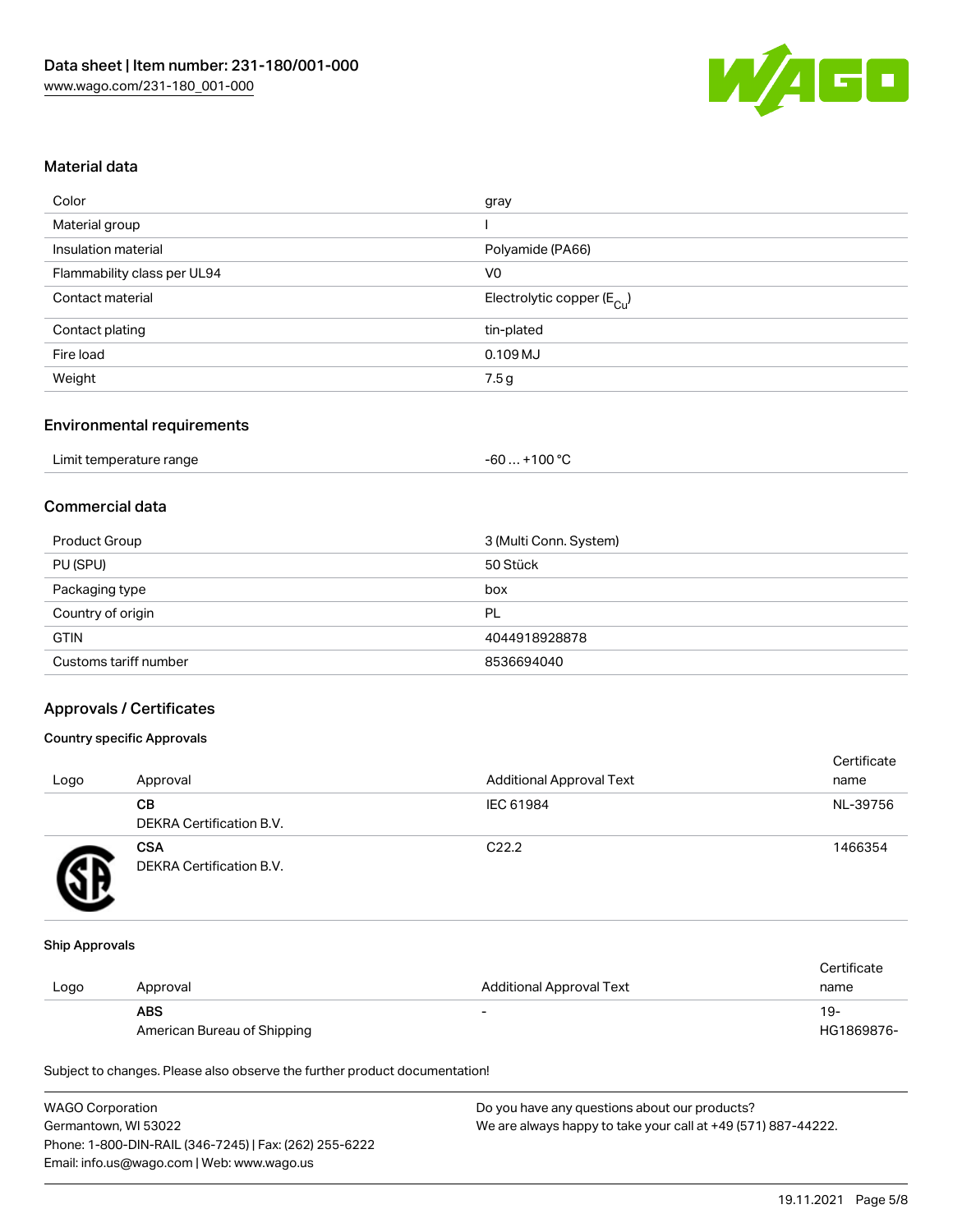![](_page_5_Picture_1.jpeg)

| <b>ABS</b>          |                                                         |                                 | <b>PDA</b>     |
|---------------------|---------------------------------------------------------|---------------------------------|----------------|
| <b>VERITAS</b>      | <b>BV</b><br>Bureau Veritas S.A.                        | IEC 60998                       | 11915/D0<br>BV |
|                     | <b>DNV GL</b><br>Det Norske Veritas, Germanischer Lloyd |                                 | TAE000016Z     |
| <b>UL-Approvals</b> |                                                         |                                 |                |
|                     |                                                         |                                 | Certificate    |
| Logo                | Approval                                                | <b>Additional Approval Text</b> | name           |
|                     | UL<br>Underwriters Laboratories Inc.                    | UL 1059                         | E45172         |
|                     | UR<br>Underwriters Laboratories Inc.                    | <b>UL 1977</b>                  | E45171         |

## Counterpart

| <b>CALLAS</b> | Item no.231-120/026-000<br>Female plug; 20-pole; 12 AWG max; pin spacing 5 mm; 1 conductor per pole; gray | www.wago.com/231-120/026-000 |
|---------------|-----------------------------------------------------------------------------------------------------------|------------------------------|
|               |                                                                                                           |                              |

#### Optional accessories

| Coding             |                                                                  |                      |
|--------------------|------------------------------------------------------------------|----------------------|
| Intermediate plate |                                                                  |                      |
|                    | Item no.: 231-500<br>Spacer; for formation of groups; light gray | www.wago.com/231-500 |
| Coding             |                                                                  |                      |
|                    | Item no.: 231-129<br>Coding key; snap-on type; light gray        | www.wago.com/231-129 |

Subject to changes. Please also observe the further product documentation!

WAGO Corporation Germantown, WI 53022 Phone: 1-800-DIN-RAIL (346-7245) | Fax: (262) 255-6222 Email: info.us@wago.com | Web: www.wago.us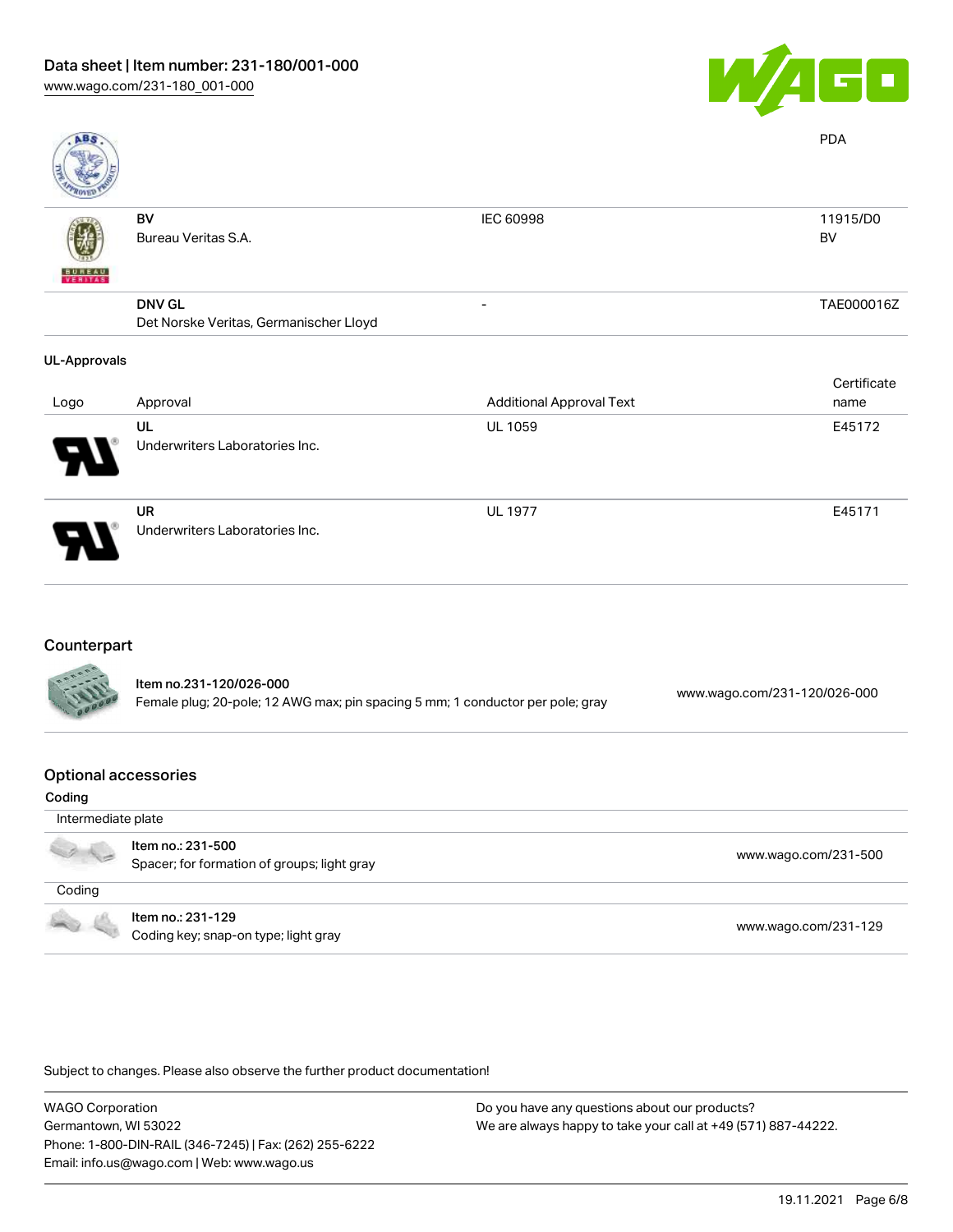![](_page_6_Picture_1.jpeg)

#### Downloads Documentation

| povanjenacion |  |  |  |  |  |  |  |  |
|---------------|--|--|--|--|--|--|--|--|
|               |  |  |  |  |  |  |  |  |
|               |  |  |  |  |  |  |  |  |

| <b>Additional Information</b><br>Technical explanations                                                                                                                | 2019 Apr 3 | pdf<br>2.0 MB | Download |  |
|------------------------------------------------------------------------------------------------------------------------------------------------------------------------|------------|---------------|----------|--|
|                                                                                                                                                                        |            |               |          |  |
| <b>CAD files</b>                                                                                                                                                       |            |               |          |  |
| CAD data                                                                                                                                                               |            |               |          |  |
| 2D/3D Models 231-180/001-000                                                                                                                                           |            | <b>URL</b>    | Download |  |
| CAE data                                                                                                                                                               |            |               |          |  |
| EPLAN Data Portal 231-180/001-000                                                                                                                                      |            | <b>URL</b>    | Download |  |
| ZUKEN Portal 231-180/001-000                                                                                                                                           |            | <b>URL</b>    | Download |  |
| EPLAN Data Portal 231-180/001-000                                                                                                                                      |            | <b>URL</b>    | Download |  |
| <b>PCB Design</b>                                                                                                                                                      |            |               |          |  |
| Symbol and Footprint 231-180/001-000                                                                                                                                   |            | <b>URL</b>    | Download |  |
| CAx data for your PCB design, consisting of "schematic symbols and PCB footprints",<br>allow easy integration of the WAGO component into your development environment. |            |               |          |  |
| Supported formats:                                                                                                                                                     |            |               |          |  |
| Accel EDA 14 & 15<br>H                                                                                                                                                 |            |               |          |  |
| ш<br>Altium 6 to current version                                                                                                                                       |            |               |          |  |
| ш<br>Cadence Allegro                                                                                                                                                   |            |               |          |  |
| DesignSpark<br>ш                                                                                                                                                       |            |               |          |  |
| П<br>Eagle Libraries                                                                                                                                                   |            |               |          |  |
| Ш<br>KiCad                                                                                                                                                             |            |               |          |  |
| Mentor Graphics BoardStation                                                                                                                                           |            |               |          |  |
| ш<br>Mentor Graphics Design Architect                                                                                                                                  |            |               |          |  |
| Mentor Graphics Design Expedition 99 and 2000<br>ш                                                                                                                     |            |               |          |  |
| OrCAD 9.X PCB and Capture                                                                                                                                              |            |               |          |  |
| PADS PowerPCB 3, 3.5, 4.X, and 5.X<br>ш                                                                                                                                |            |               |          |  |
| ш<br>PADS PowerPCB and PowerLogic 3.0                                                                                                                                  |            |               |          |  |
| Subject to changes. Please also observe the further product documentation!                                                                                             |            |               |          |  |

WAGO Corporation Germantown, WI 53022 Phone: 1-800-DIN-RAIL (346-7245) | Fax: (262) 255-6222 Email: info.us@wago.com | Web: www.wago.us